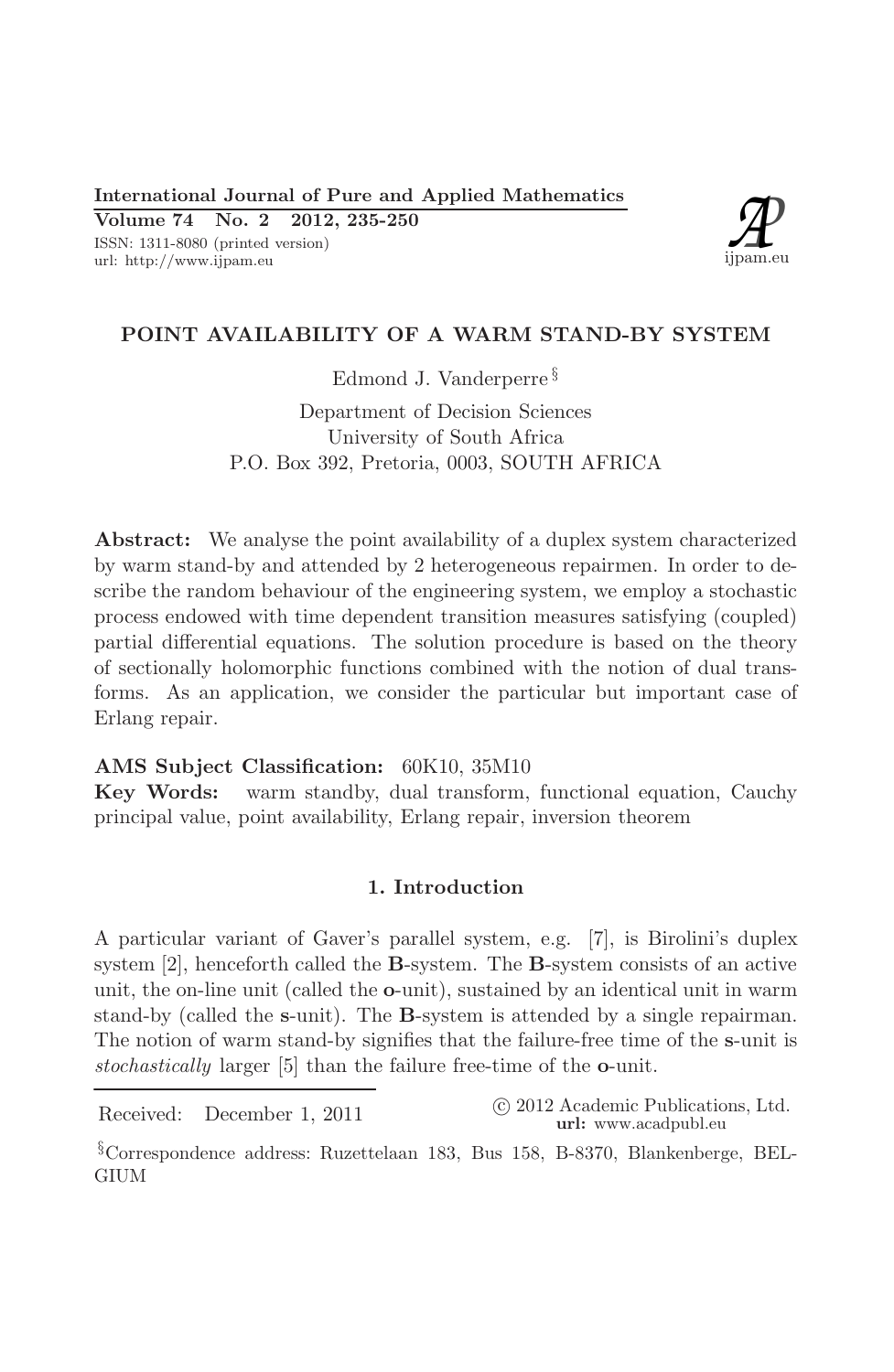Note that the warm stand-by mode is often indispensable to perform an instantaneous switch from stand-by into the operative state, allowing a continuous operation of an engineering system upon failure of the on-line unit. Furthermore, any switch from stand-by into the operative state changes the failure rate of the s-unit into the failure rate of the **o**-unit. The **B**-system is down if, and only if, both units are down. Otherwise, the B-system is up. The **B**-system acts as a closed queuing system evolving in time, i.e. any failed unit goes immediately into repair provided that the repairman is idle. Otherwise, the failed **o**-unit has to wait for repair. On the other hand, any repaired unit lines-up in warm stand-by if the remaining unit is still active. Otherwise, the repaired unit becomes immediately operative.

Industrial applications of warm stand-by systems have been presented by Shao et al. [6]. The analysis of duplex systems is far from complete! As a variant, we consider a B-system attended by 2 heterogeneous repairmen, henceforth called the T-system. Repairman  $R$  is skilled in repairing o-failures, whereas repairman  $R_s$  is an expert in repairing s-failures. Both repairmen are jointly busy if, and only if, the **o**-unit and the **s**-unit are down. Otherwise, at least one repairman is idle. Finally, note that any **o**-failure is always directed to repairman  $R$ , whereas a s-failure is always allocated to repairman  $R_s$ . Consequently, repairman  $R_s$  can be idle if the **T**-system is down.

The *long-run* availability of the  $T$ -system has been analysed by Vanderperre [9]. In order to derive the *point* (time-dependent) availability, we introduce a stochastic process endowed with time-dependent transition measures satisfying (coupled) partial differential equations. Our equations are generalizing the steady-state equations obtained in [9]. The solution procedure is based on a combination of the theory of sectionally holomorphic functions, e.g. [3] and the notion of dual transforms [8]. Finally, as an application, we consider the particular but important case of Erlang repair.

#### 2. Formulation

Consider the **T**-system subjected to the following conditions and assumptions.

- The o-unit has a constant failure rate  $\lambda$  and a general repair time distribution  $R(\cdot)$ ,  $R(0) = 0$  with finite mean. The failure-free time and the repair time are respectively denoted by  $f$  and  $r$ .
- The s-unit has a constant failure rate  $0 < \lambda_s < \lambda$  and a general repair time distribution  $R_s(\cdot)$ ,  $R_s(0) = 0$  with finite mean. The failure-free time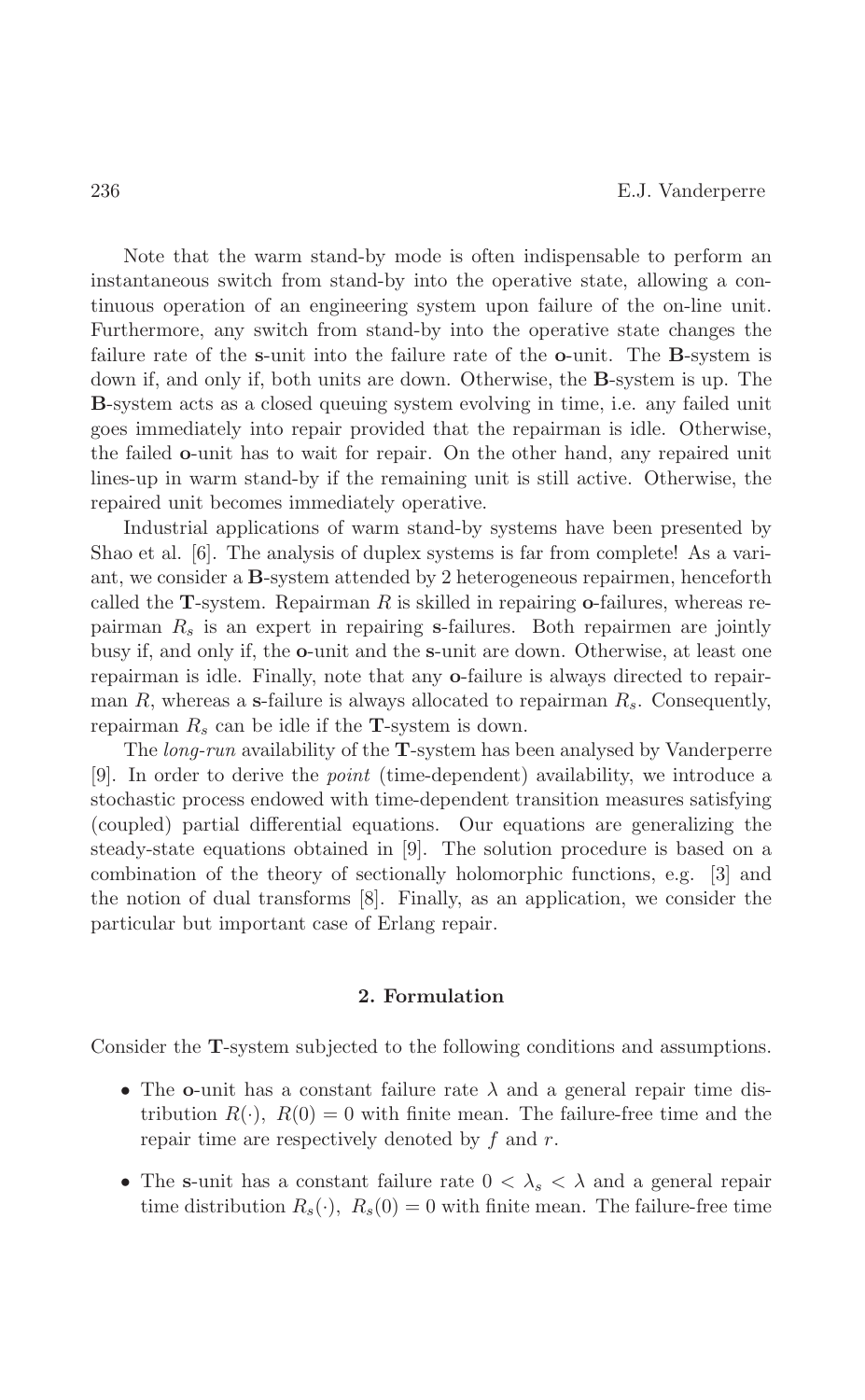and the repair time are respectively denoted by  $f_s$  and  $r_s$ . Note tat  $f_s$  is stochastically larger than f (as required). The random variables  $f, r, f_s, r_s$ are supposed to be *statistically* independent and any repair is perfect.

• The failure rate  $\lambda_s$  of the s-unit changes into the failure rate  $\lambda$  upon switch from stand-by into the operative state.

Characteristic functions (and their duals) are formulated in terms of a *complex* transform variable. For instance,

$$
\mathbf{E}e^{i\omega r} = \int_0^\infty e^{i\omega x} dR(x), \quad \text{Im } \omega \ge 0.
$$

Note that

$$
\mathbf{E}e^{-i\omega r} = \int_{-\infty}^{0} e^{i\omega x} d\left\{1 - R((-x)-)\right\}, \quad \text{Im } \omega \le 0.
$$

The corresponding Fourier-Stieltjes-transforms are called *dual* transforms. Without loss of generality (see Remarks 5.1), we may assume that R and  $R_s$ have density functions (in the Radon-Nikodym sense) of bounded variation on  $[0,\infty).$ 

In order to describe the random behaviour of the  $\mathbf{T}$ -system, we employ a stochastic process  $\{N_t, t \geq 0\}$  with discrete state space  $\{A, B, C, D, D_s\} \subset$  $[0,\infty)$  characterized by the following mutually exclusive events:

 $\{N_t = A\}$ : "The **T**-system is up and both repairmen are idle at time t."  $\{N_t = B\}$ : "The **T**-system is up and repairman  $R_s$  is busy at time t."  $\{N_t = C\}$ : "The **T**-system is up and repairman R is busy at time t."  $\{N_t = D\}$ : "The **T**-system is down and repairman  $R_s$  is idle at time t."  $\{N_t = D_s\}$ : "The **T**-system is down and both repairmen are busy at time t."

State A is called the safe state. Note that the **T**-system is only available (functioning) in states  $A, B, C$  and fully available in state A. States D and  $D_s$ are called the system down states.

A (vector) Markov characterization of the non-Markovian process  $\{N_t, t \geq 0\}$ is piecewise and conditionally defined by:

 $\{N_t\}$ , if  $N_t = A$  (i.e. if the event  $\{N_t = A\}$  occurs.)

 $\{(N_t, Y_t)\}\$ , if  $N_t = B$ , where  $Y_t$  denotes the *remaining* repair time of the failed s-unit under progressive repair at time  $t$ .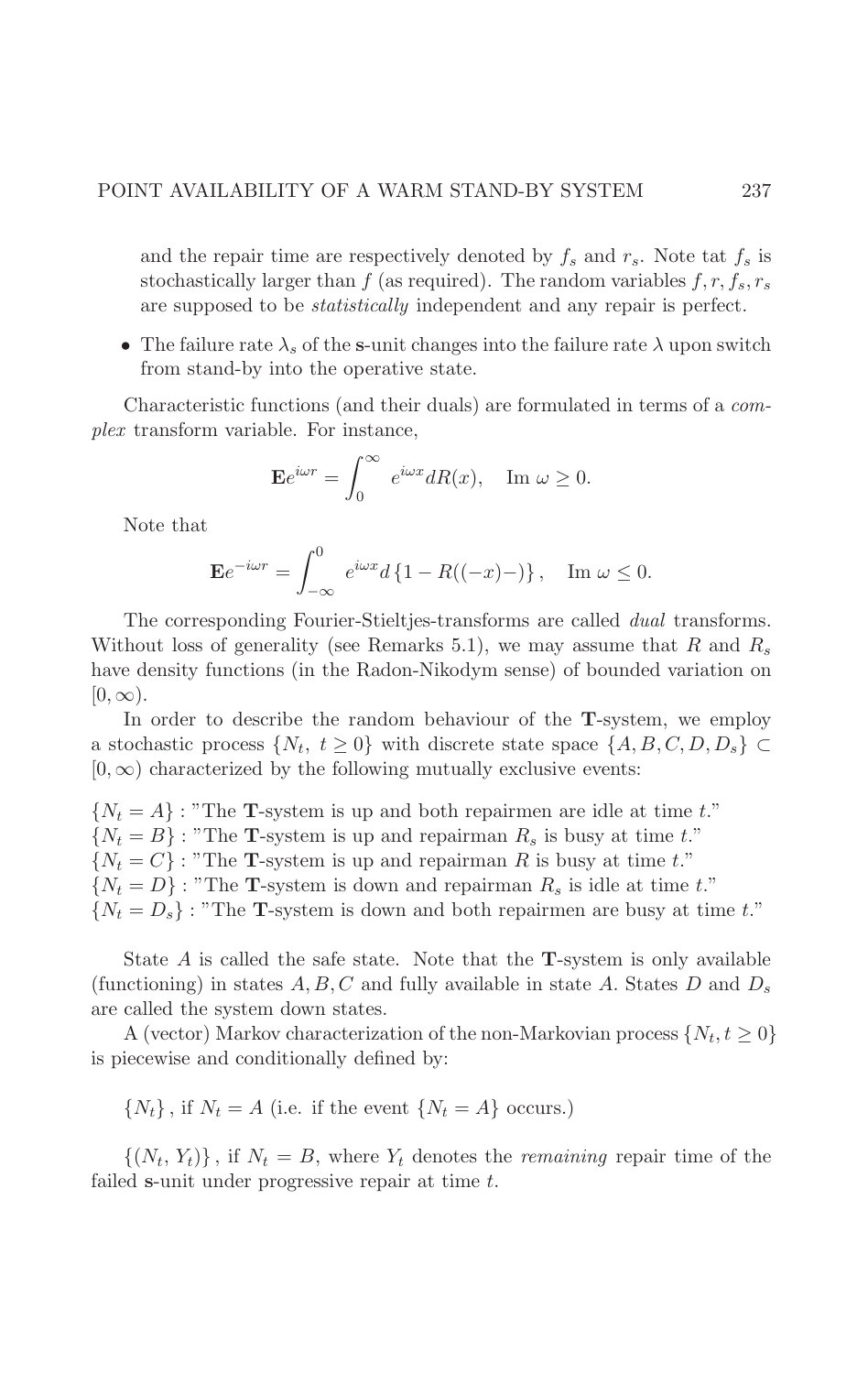$\{(N_t, X_t)\}\,$ , if  $N_t = C$  or D, where  $X_t$  denotes the *remaining* repair time of the failed  $\boldsymbol{\sigma}$ -unit under progressive repair at time t.

 $\{(N_t, X_t, Y_t)\}\,$ , if  $N_t = D_s$ .

The state space of the underlying Markov process is given by

$$
\{A\} \bigcup \{(B, y)\} \bigcup \{(C, x)\} \bigcup \{(D, x)\} \bigcup \{(D_s, x, y)\},
$$

where  $x \geq 0, y \geq 0$ .

We assume that the T-system starts operating at some time origin  $t = 0$  in state A, i.e. let  $N_0 = A$ , **P**-a.s.

For 
$$
K = A, B, C, D, D_s
$$
 let  $p_K(t) := \mathbf{P} \{ N_t = K \}, t \ge 0$ .

The function  $p_A(t)$  is called the *point* availability of the safe state. Finally, we introduce the transition measures

$$
p_B(t, y)dy := \mathbf{P}\{N_t = B, Y_t \in dy\},
$$
  
\n
$$
p_C(t, x)dx := \mathbf{P}\{N_t = C, X_t \in dx\},
$$
  
\n
$$
p_D(t, x)dx := \mathbf{P}\{N_t = D, X_t \in dx\},
$$
  
\n
$$
p_{D_s}(t, x, y)dx dy := \mathbf{P}\{N_t = D_s, X_t \in dx, Y_t \in dy\}.
$$

Note that, for instance,

$$
p_{D_s}(t) = \int_0^\infty \int_0^\infty d_x d_y \, \mathbf{P} \left\{ N_t = D_s, \, X_t \le x, \, Y_t \le y \right\}
$$
  
= 
$$
\int_0^\infty \int_0^\infty p_{D_s}(t, x, y) dx dy.
$$

### 3. Notations

Let  $\{\Omega, \mathbf{B}, \mathbf{P}\}\$  be a (complete) probability space.

■ The indicator (function) of an event  $\{N_t = K\} \in \mathbf{B}$  is denoted by  $\mathbf{1}\{N_t\}$  $= K$ .

238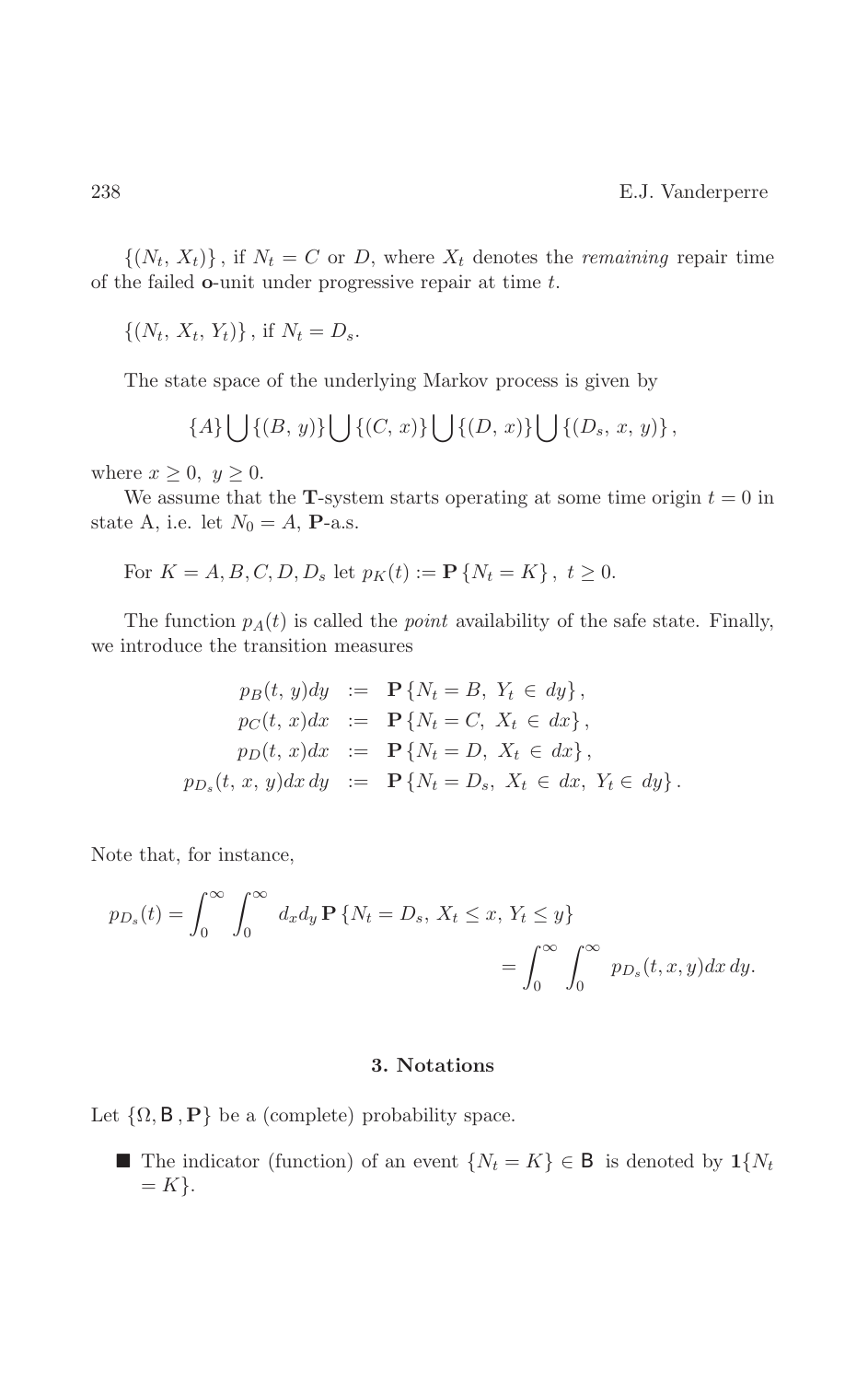$\blacksquare$  The complex plane and the real line are respectively denoted by  $C$  and **R** with obvious superscript notations such as  $C^+$  and  $C^-$ . For instance,  $\mathbf{C}^+ := \{ \omega \in \mathbf{C} : \text{Im } \omega > 0 \}.$ 

239

 $\blacksquare$  The Laplace-transform of any locally integrable and bounded function on  $[0, \infty)$  is denoted by the corresponding character marked with an asterisk. For instance,

$$
p_A^*(z) := \int_0^\infty e^{-zt} p_A(t) dt
$$
, Re  $z > 0$ .

**Let**  $\varphi(\tau)$ ,  $\tau \in \mathbf{R}$  be a bounded and continuous function.  $\varphi$  is called T-integrable if

$$
\lim_{\substack{T \to \infty \\ \varepsilon \downarrow 0}} \int_{\Gamma_{T,\varepsilon}} \varphi(\tau) \frac{d\tau}{\tau - u}, \ u \in \mathbf{R}
$$

exists, where  $\Gamma_{T,\varepsilon} := (-T, u - \varepsilon] \bigcup [u + \varepsilon, T]$ . The corresponding integral, denoted by

$$
\frac{1}{2\pi i} \int_{\Gamma} \varphi(\tau) \frac{d\tau}{\tau - u},
$$

is called a Cauchy principal value in double sense.

A function  $\varphi(\tau)$ ,  $\tau \in \mathbf{R}$  is called Hölder-continuous on  $\mathbf{R}$  if  $\forall \tau_1, \tau_2 \in$ **R**,  $\exists (\beta, A); 0 < \beta \leq 1, A > 0$ :

$$
|\varphi(\tau_2)-\varphi(\tau_1)|\leq A|\tau_2-\tau_1|^\beta.
$$

The function  $\varphi(\tau)$ ,  $\tau \in \mathbf{R}$  is called Hölder-continuous at infinity if  $\exists \gamma > 0:$ 

$$
|\varphi(\tau)| = O\left(\frac{1}{|\tau|^{\gamma}}\right), \ |\tau| \to \infty
$$

Hölder-continuous functions with exponent  $\beta = \gamma = 1$  are called Lipschitz-continuous.

■ Note that the Hölder-continuity of  $\varphi(\cdot)$  on **R** and at infinity is sufficient for the existence of the Cauchy-type integral

$$
\frac{1}{2\pi i} \int_{\Gamma} \varphi(\tau) \frac{d\tau}{\tau - \omega}, \ \omega \in \mathbf{C}.
$$

See [4] for further details.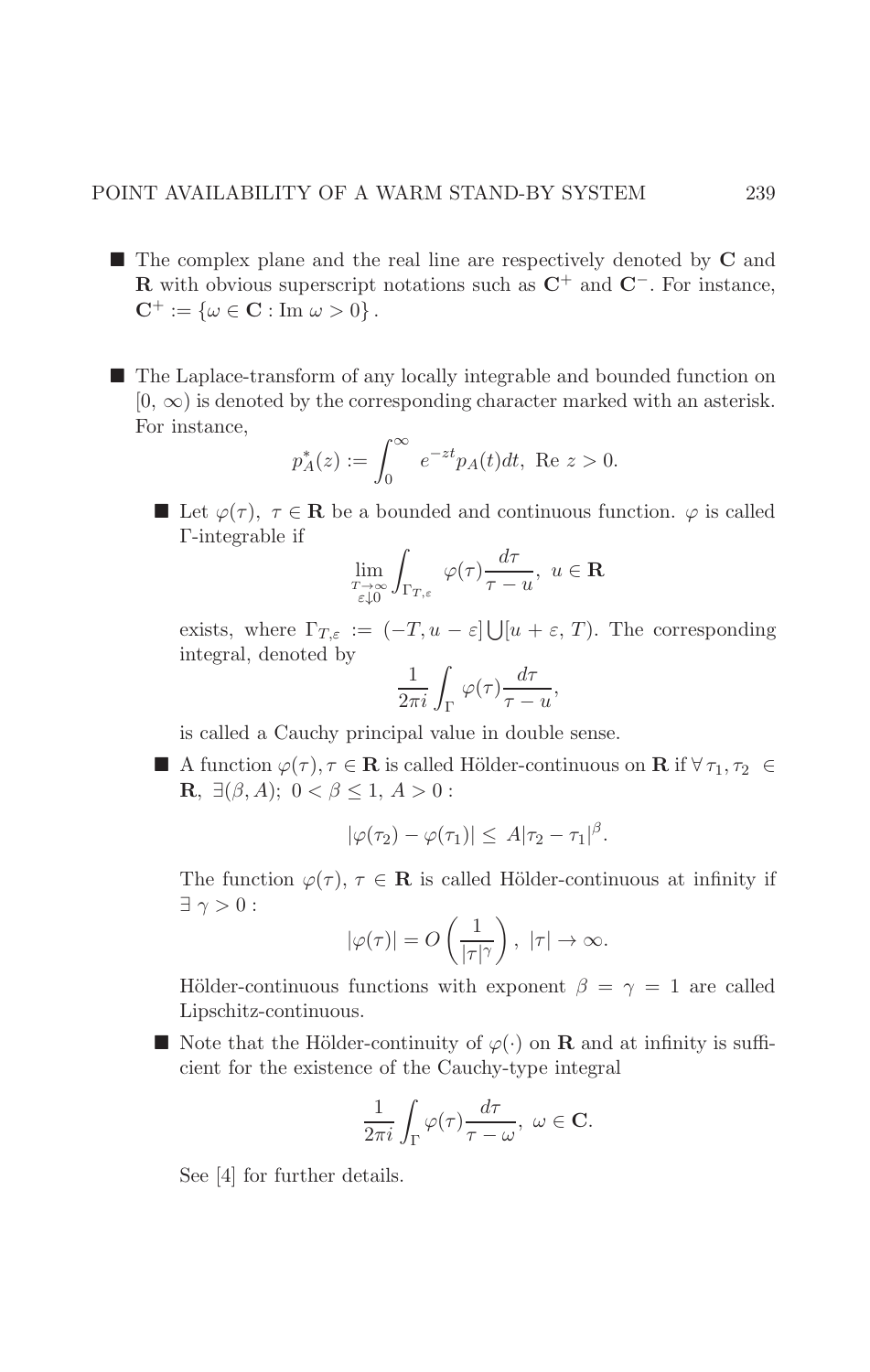E.J. Vanderperre

### 4. Differential Equations

In order to derive a system of differential equations, we observe the random behaviour of the **T**-system in some time interval  $(t, t + \Delta)$ ,  $\Delta \downarrow 0$ . Applying a general birth and death technique and grouping terms of  $o(\Delta)$ , yields the time-dependent balance equations

$$
p_A(t + \Delta) = p_A(t)(1 - (\lambda + \lambda_s)\Delta) + p_B(t, 0)\Delta + p_C(t, 0)\Delta + o(\Delta),
$$
  

$$
p_B(t + \Delta, y - \Delta) = p_B(t, y)(1 - \lambda\Delta) + \lambda_s p_A(t)\frac{dR_s}{dy}(y)\Delta + p_{D_s}(t, 0, y)\Delta + o(\Delta),
$$

$$
p_C(t + \Delta, x - \Delta) = p_C(t, x)(1 - \lambda \Delta) + (\lambda p_A(t) + p_D(t, 0)) \frac{dR}{dx}(x)\Delta
$$

$$
+ p_{D_s}(t, x, 0)\Delta + o(\Delta),
$$

$$
p_D(t + \Delta, x - \Delta) = p_D(t, x) + \lambda p_C(t, x)\Delta + o(\Delta),
$$

$$
p_{D_s}(t+\Delta, x-\Delta, y-\Delta) = p_{D_s}(t, x, y) + \lambda p_B(t, y) \frac{dR}{dx}(x)\Delta + o(\Delta).
$$

Taking the definition of *directional* derivative into account, for instance,

$$
\left(\frac{\partial}{\partial t} - \frac{\partial}{\partial x} - \frac{\partial}{\partial y}\right) p_{D_s}(t, x, y) = \lim_{\Delta \downarrow 0} \frac{p_{D_s}(t + \Delta, x - \Delta, y - \Delta) - p_{D_s}(t, x, y)}{\Delta},
$$

yields for  $t > 0$ ,  $x > 0$ ,  $y > 0$ ,

$$
\left(\lambda + \lambda_s + \frac{d}{dt}\right) p_A(t) = p_B(t, 0) + p_C(t, 0),
$$
\n
$$
\left(\lambda + \frac{\partial}{\partial t} - \frac{\partial}{\partial y}\right) p_B(t, y) = \lambda_s \ p_A(t) \frac{dR_s}{dy}(y) + p_{D_s}(t, 0, y),
$$
\n
$$
\left(\lambda + \frac{\partial}{\partial t} - \frac{\partial}{\partial x}\right) p_C(t, x) = \left(\lambda \ p_A(t) + p_D(t, 0)\right) \frac{dR}{dx}(x) + p_{D_s}(t, x, 0),
$$
\n
$$
\left(\frac{\partial}{\partial t} - \frac{\partial}{\partial x}\right) p_D(t, x) = \lambda p_C(t, x),
$$
\n
$$
\frac{\partial}{\partial t} - \frac{\partial}{\partial x} - \frac{\partial}{\partial y}\right) p_{D_s}(t, x, y) = \lambda p_B(t, y) \frac{dR}{dx}(x).
$$

Observe that our equations are consistent with the general probability law  $\sum_K p_K(t) = 1$  and that  $p_A(0) = 1$ .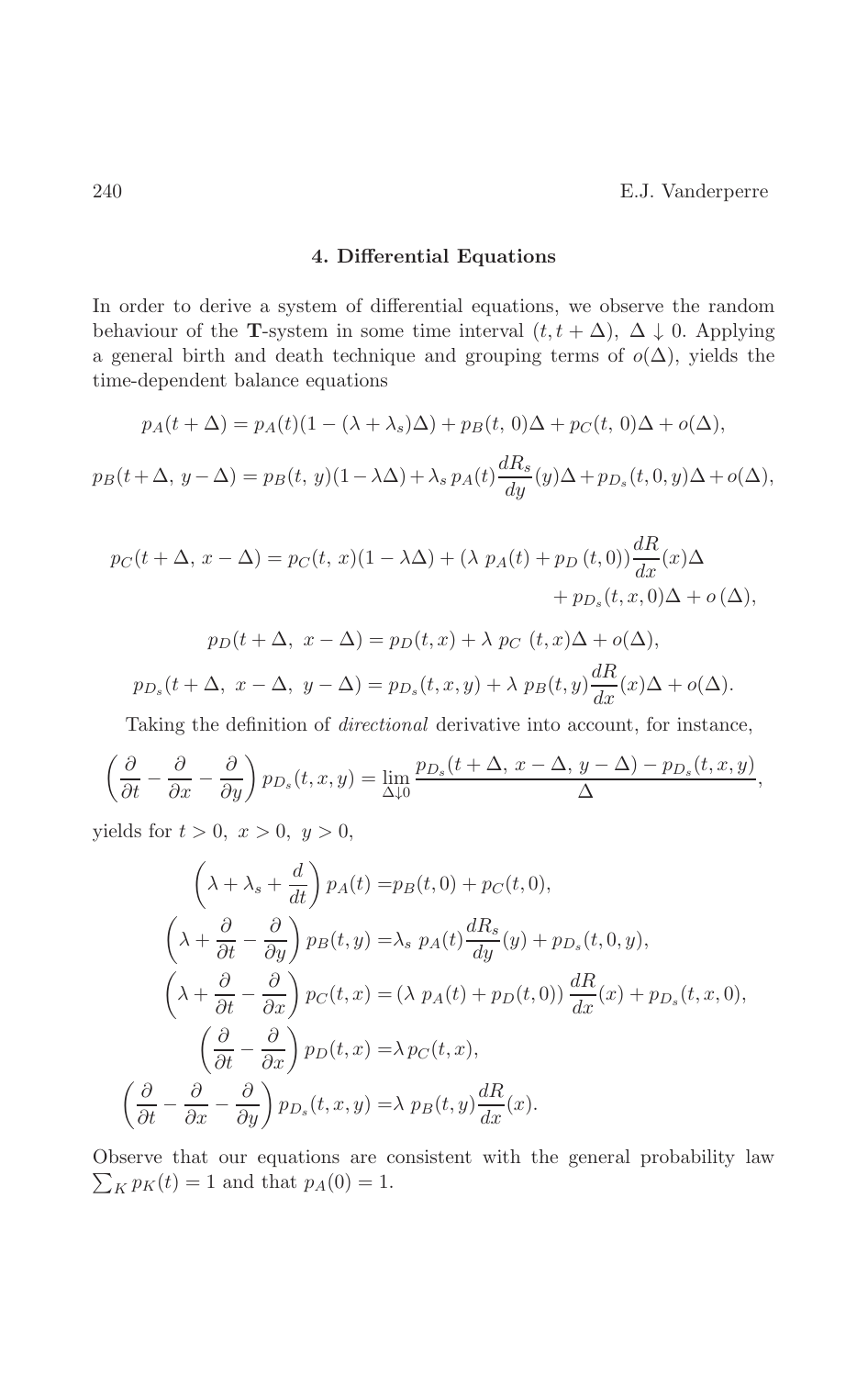### 5. Solution Procedure

First, we remark that our system of differential equations is well-adapted to a Laplace-Fourier transformation. As a matter of fact, the transition functions are bounded on their appropriate regions and locally integrable with respect to t. Consequently, each Laplace-transform exists for Re  $z > 0$ . Moreover, the obvious integrability of the repair time density functions and the transition functions with regard to  $x, y$  also implies the integrability of the corresponding partial derivatives. Applying a Laplace-Fourier-transform technique to the equations and taking the initial condition into account, reveals that for  $\text{Re } z > 0$ ,  $\text{Im } \omega \geq 0$ ,  $\text{Im } \eta \geq 0$ ,

$$
(z + \lambda + \lambda_s) p_A^*(z) = p_B^*(z, 0) + p_C^*(z, 0) + 1,\tag{5.1}
$$

$$
(z + \lambda + i\eta) \int_0^\infty e^{-zt} \mathbf{E} \left( e^{i\eta Y_t} \mathbf{1} \{ N_t = B \} \right) dt + p_B^*(z, 0)
$$

$$
= \lambda_s p_A^*(z) \mathbf{E} e^{i\eta r_s} + \int_0^\infty e^{i\eta y} p_{D_s}^*(z, 0, y) dy, \quad (5.2)
$$

$$
(z + \lambda + i\omega) \int_0^\infty e^{-zt} \mathbf{E} \left( e^{i\omega X_t} \mathbf{1} \left\{ N_t = C \right\} \right) dt + p_C^*(z, 0)
$$

$$
= (\lambda p_A^*(z) + p_D^*(z, 0)) \mathbf{E} e^{i\omega x} + \int_0^\infty e^{i\omega x} p_{D_s}^*(z, x, 0) dx, \quad (5.3)
$$

$$
(z + i\omega) \int_0^\infty e^{-zt} \mathbf{E} \left( e^{i\omega X_t} \mathbf{1} \{ N_t = D \} \right) dt + p_D^*(z, 0)
$$

$$
= \lambda \int_0^\infty e^{-zt} \mathbf{E} \left( e^{i\omega X_t} \mathbf{1} \{ N_t = C \} \right) dt, \quad (5.4)
$$

$$
(z + i\omega + i\eta) \int_0^\infty e^{-zt} \mathbf{E} \left( e^{i\omega X_t} e^{i\eta Y_t} \mathbf{1} \left\{ N_t = D_s \right\} \right) dt
$$

$$
+ \int_0^\infty e^{i\omega x} p_{D_s}^*(z, x, 0) dx + \int_0^\infty e^{i\eta y} p_{D_s}^*(z, 0, y) dy
$$

$$
= \lambda \mathbf{E} e^{i\omega r} \int_0^\infty e^{-zt} \mathbf{E} \left( e^{i\eta Y_t} \mathbf{1} \left\{ N_t = B \right\} \right) dt. \quad (5.5)
$$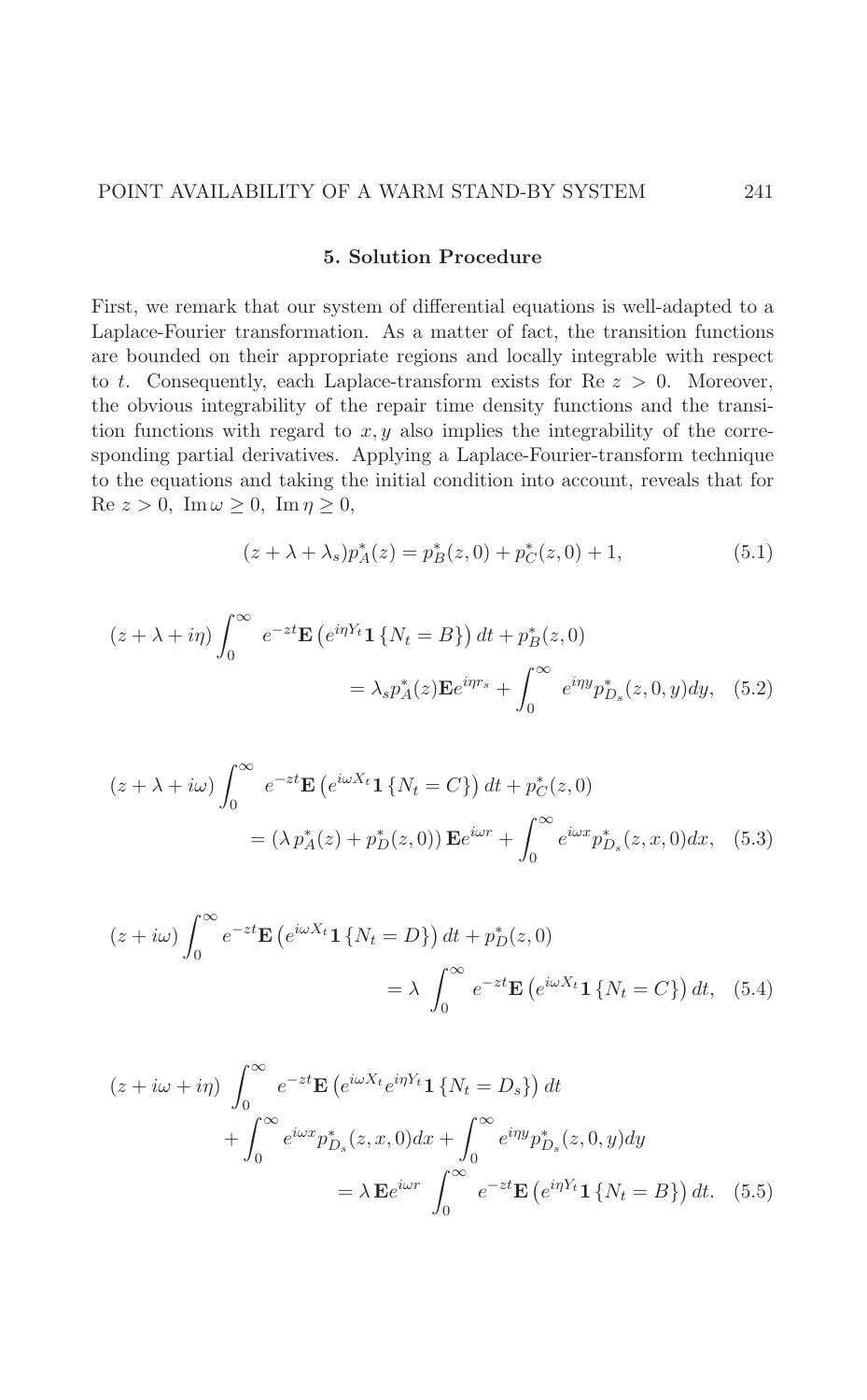Inserting  $\omega = i z$ , Re  $z > 0$  into Eq. (5.4) reveals that

$$
p_D^*(z,0) = \lambda \psi_C^*(z),\tag{5.6}
$$

where

$$
\psi_C^*(z) := \int_0^\infty e^{-zt} \mathbf{E} \left( e^{-zX_t} \mathbf{1} \left\{ N_t = C \right\} \right) dt.
$$

Hence,

$$
p_D^*(z) = \lambda \frac{p_C^*(z) - \psi_C^*(z)}{z}.
$$
\n(5.7)

Adding the Eqs.  $(5.1)$ ,  $(5.2)$ ,  $(5.3)$ ,  $(5.5)$  and taking Eq.  $(5.6)$  into account, yields the functional equation

$$
(z + \lambda (1 - \mathbf{E}e^{i\omega r}) + \lambda_s (1 - \mathbf{E}e^{i\eta r_s})) p_A^*(z) - \lambda \psi_C^*(z) \mathbf{E}e^{i\omega r}
$$
  
+  $(z + \lambda + i\omega) \int_0^\infty e^{-zt} \mathbf{E} (e^{i\omega X_t} \mathbf{1} \{N_t = C\}) dt$   
+  $(z + \lambda (1 - \mathbf{E}e^{i\omega r}) + i\eta) \int_0^\infty e^{-zt} \mathbf{E} (e^{i\eta Y_t} \mathbf{1} \{N_t = B\}) dt$   
+  $(z + i\omega + i\eta) \int_0^\infty e^{-zt} \mathbf{E} (e^{i\omega X_t} e^{i\eta Y_t} \mathbf{1} \{N_t = D_s\}) dt = 1$ , (5.8)

valid for Re  $z > 0$ , Im  $\omega \geq 0$ , Im  $\eta \geq 0$ .

Substituting  $\omega = iz, \eta = 0$  (respectively  $\omega = 0, \eta = iz$ ) into Eq. (5.8) reveals that the functions  $p_A^*(z)$ ,  $p_B^*(z)$ ,  $p_C^*(z)$ ,  $\psi_C^*(z)$  are satisfying the relations

$$
(z + \lambda(1 - \mathbf{E}e^{-zr})) (p_A^*(z) + p_B^*(z)) = 1 - \lambda(1 - \mathbf{E}e^{-zr}) \psi_C^*(z),
$$
 (5.9)

$$
(z + \lambda_s(1 - \mathbf{E}e^{-z\tau_s}))p_A^*(z) + (z + \lambda)p_C^*(z) = 1 + \lambda \psi_C^*(z). \tag{5.10}
$$

In order to derive two additional (independent) relations, we transform the functional equation into a boundary value equation on the real line.

First, we eliminate the function

$$
\int_0^\infty e^{-zt} \mathbf{E} \left( e^{i\omega X_t} e^{i\eta Y_t} \mathbf{1} \left\{ N_t = D_s \right\} \right) dt, \text{ Im } \omega \ge 0, \text{ Im } \eta \ge 0.
$$

Substituting  $\omega = \tau + iz$ ,  $\eta = -\tau$ ,  $\tau \in \mathbb{R}$ , Re  $z > 0$  into Eq. (5.7) and noting that  $z + i\omega + i\eta = 0$ , yields

$$
(z + \lambda(1 - \mathbf{E}e^{i(\tau + iz)r}) + \lambda_s(1 - \mathbf{E}e^{-i\tau r_s})\bigg) p_A^*(z) - (1 + \psi_C^*(z)\mathbf{E}e^{i(\tau + iz)r})
$$

242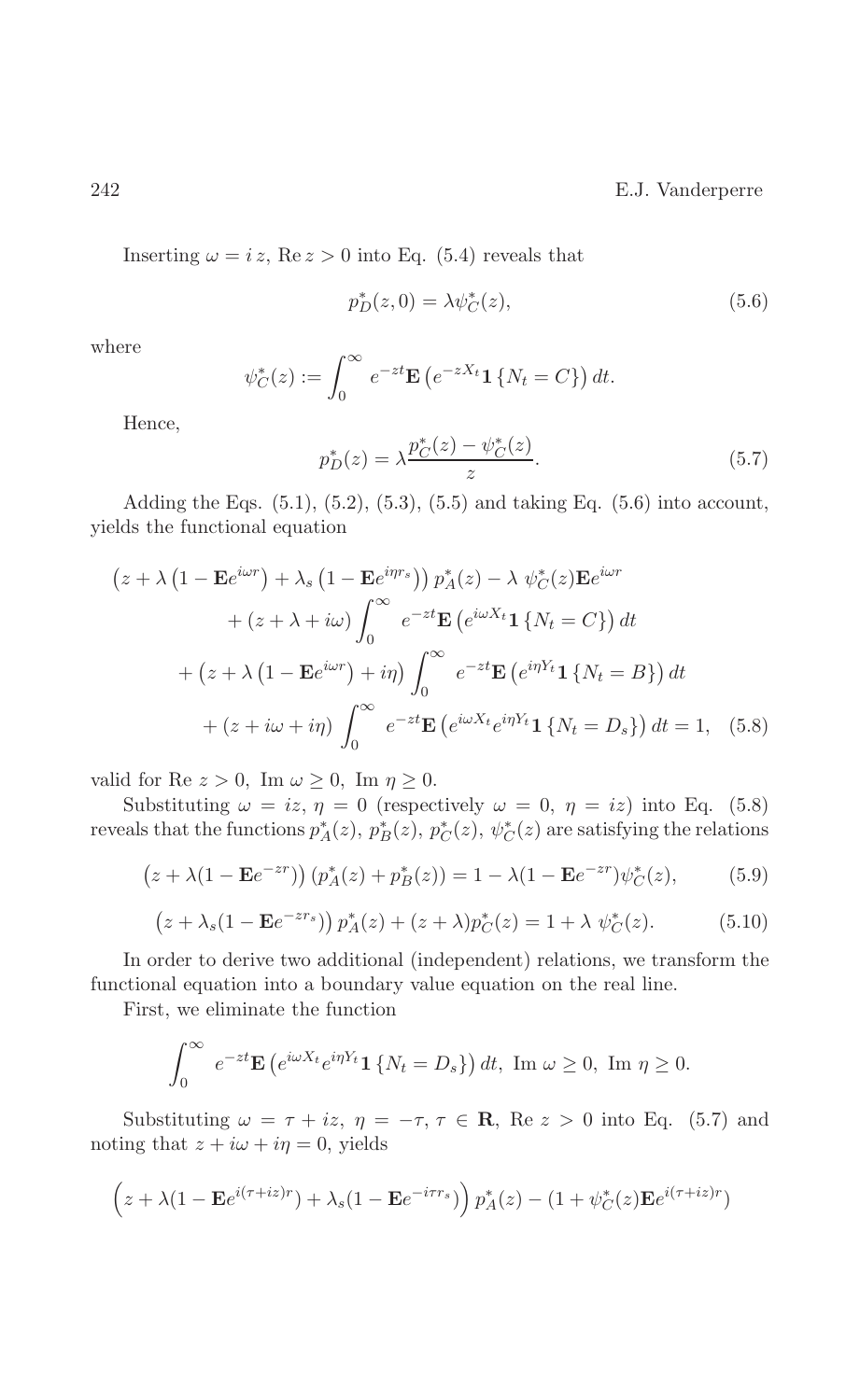$$
+(\lambda + i\tau) \int_0^\infty e^{-zt} \mathbf{E}(e^{i(\tau + iz)X_t} \mathbf{1} \{N_t = C\}) dt
$$

$$
-\varphi^+(\tau, z) \int_0^\infty e^{-zt} \mathbf{E}(e^{-i\tau Y_t} \mathbf{1} \{N_t = B\}) dt = 0, \quad (5.11)
$$

where

$$
\varphi^+(\tau, z) := i(\tau + iz) + \lambda (\mathbf{E}e^{i(\tau + iz)r} - 1).
$$

A straightforward application of Rouché's theorem shows that the function  $\varphi^+(\zeta, z)$ , Im  $\zeta \ge 0$  has no zeros in  $\mathbb{C}^+$  | JR.

Dividing Eq. (5.11) by  $\varphi^+(\tau, z)$  and grouping appropriate functions according to their region of analycity entails that

$$
\psi^+(\tau, z) - \psi^-(\tau, z) = \lambda_s p_A^*(z) K(\tau, z), \tag{5.12}
$$

where

$$
\psi^+(\zeta, z) := \frac{\phi^+(\zeta, z)}{\varphi^+(\zeta, z)}, \text{ Im }\zeta \ge 0,
$$

$$
\phi^+(\zeta, z) := \left(z + \lambda(1 - \mathbf{E}e^{i(\zeta + iz)r}) + \lambda_s\right) p_A^*(z) - \left(1 + \lambda \ \psi_C^*(z)\mathbf{E}e^{i(\zeta + iz)r}\right) \n+ (\lambda + i\zeta) \int_0^\infty e^{-zt} \mathbf{E}(e^{i(\zeta + iz)X_t} \mathbf{1}\{N_t = C\})dt, \n\psi^-(\zeta, z) := \int_0^\infty e^{-zt} \mathbf{E}(e^{-i\zeta Y_t} \mathbf{1}\{N_t = B\})dt, \text{ Im } \zeta \le 0
$$
\n(5.13)

and where

$$
K(\tau, z) := \frac{\mathbf{E}e^{-i\tau r_s}}{\varphi^+(\tau, z)}, \ \tau \in \mathbf{R}.
$$

Eq.  $(5.12)$  constitutes a z-dependent Sokhotski-Plemelj problem on the real line, solvable by the theory of sectionally holomorphic functions [3]. First, we need the following

**Property 5.1.** The function  $K(\tau, z)$  is Lipschitz-continuous on **R** and at infinity.

*Proof.* Clearly,  $|\frac{\partial}{\partial \tau} \mathbf{E}e^{-i\tau r_s}| \leq \mathbf{E}r_s < \infty$ , whereas  $|\frac{\partial}{\partial \tau}\varphi^+(\tau, z)| \leq 1 + \lambda \mathbf{E}r < \infty$ . Finally, the boundedness of  $|\varphi^+(\tau, z)|^{-1}$  on **R** implies

$$
\sup_{\tau \in \mathbf{R}} \left| \frac{\partial}{\partial \tau} K(\tau, z) \right| < \infty.
$$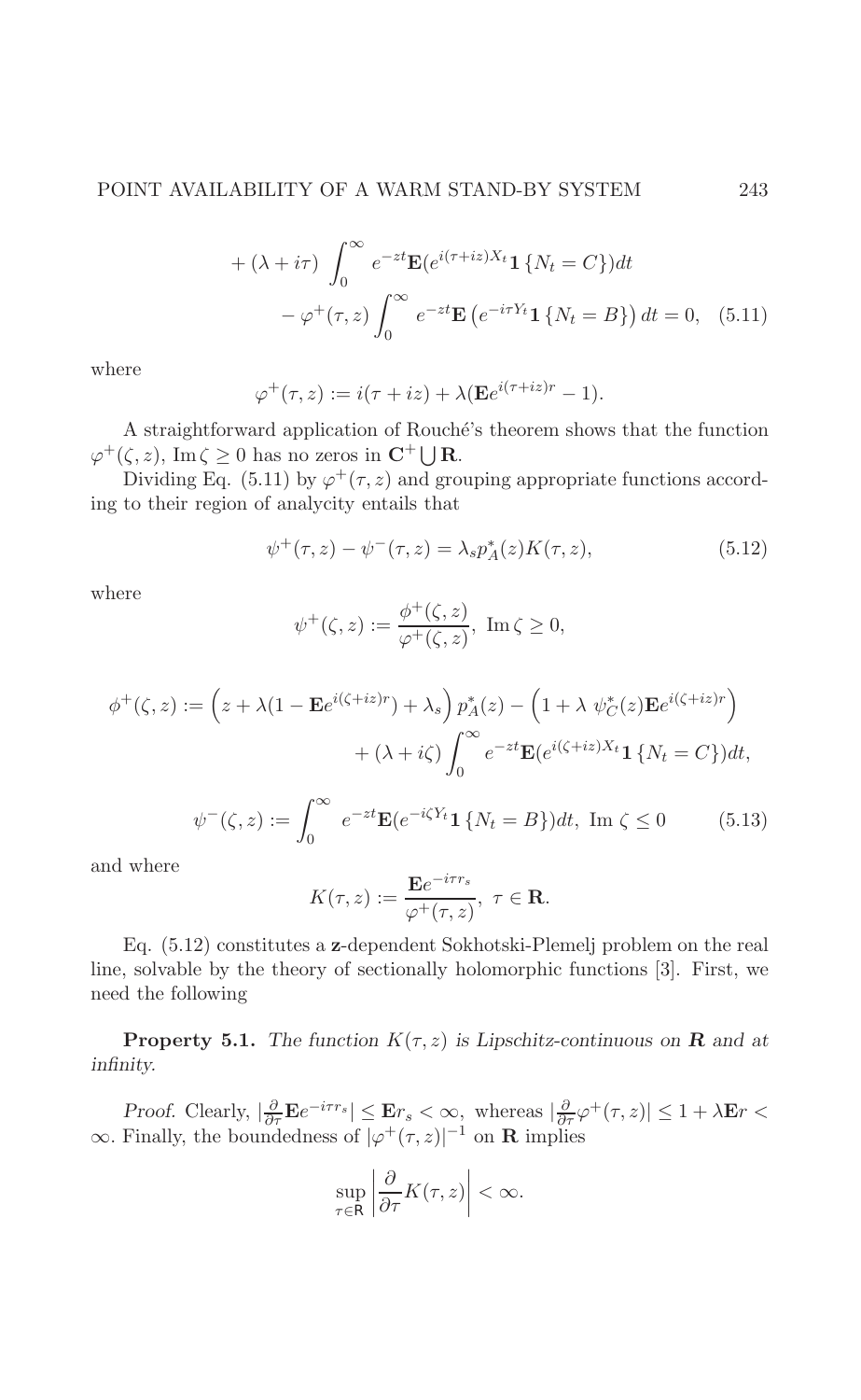Consequently, by the mean value theorem, there exists a constant  $|C(z)|$ such that for all  $\tau_1,\,\tau_2\in{\bf R}$ 

$$
|K(\tau_1, z) - K(\tau_2, z)| \leq |C(z)||\tau_1 - \tau_2|.
$$

Therefore,  $K(\tau, z)$  is Lipschitz-continuous on **R**. On the other hand, the identity

$$
\varphi^+(\tau, z) = \left(1 - \frac{i\lambda \mathbf{E}e^{i(\tau + iz)r}}{\tau + i(\lambda + z)}\right) i(\tau + i(\lambda + z)),
$$

endowed with the inequality

$$
\left|1 - \frac{i\lambda \mathbf{E}e^{i(\tau + iz)r}}{\tau + i(\lambda + z)}\right| \ge 1 - \left|\frac{\lambda}{\lambda + z}\right| > 0,
$$

reveals that

$$
|K(\tau, z)| \le |\varphi^+(\tau, z)|^{-1} = O(|\tau|^{-1}), \quad |\tau| \to \infty.
$$

Hence,  $K(\tau, z)$  is also Lipschitz-continuous at infinity.

Corollary 5.1. The function

$$
\frac{1}{2\pi i} \int_{\Gamma} K(\tau, z) \frac{d\tau}{\tau - \zeta}, \quad \zeta \in \mathbf{C}, \ \text{Re}\, z > 0
$$

is sectionally holomorphic and regular.

Moreover, by Eq.  $(5.12)$ 

$$
\psi^{-}(\zeta, z) = \lambda_s p_A^*(z) \frac{1}{2\pi i} \int_{\Gamma} K(\tau, z) \frac{d\tau}{\tau - \zeta}, \quad \zeta \in \mathbf{C}^-, \tag{5.14}
$$

whereas

$$
\psi^+(\zeta, z) = \lambda_s p_A^*(z) \frac{1}{2\pi i} \int_{\Gamma} K(\tau, z) \frac{d\tau}{\tau - \zeta}, \quad \zeta \in \mathbf{C}^+.
$$
 (5.15)

Note that Eq.  $(5.14)$  is only valid for Im  $\zeta < 0$ . However, by the Sokhotski-Plemelj formulas, e.g. [3, page 36],

$$
\lim_{\substack{\zeta \to 0 \\ \zeta \in \mathbf{C}^-}} \psi^-(\zeta, z) = \lambda_s \, p_A^*(z) \, \alpha(z),
$$

where

$$
\alpha(z) := \lim_{\substack{\zeta \to 0 \\ \zeta \in \mathbf{C}^-}} \frac{1}{2\pi i} \int_{\Gamma} K(\tau, z) \frac{d\tau}{\tau - \zeta} = -\frac{1}{2} K(0, z) + \frac{1}{2\pi i} \int_{\Gamma} K(\tau, z) \frac{d\tau}{\tau}.
$$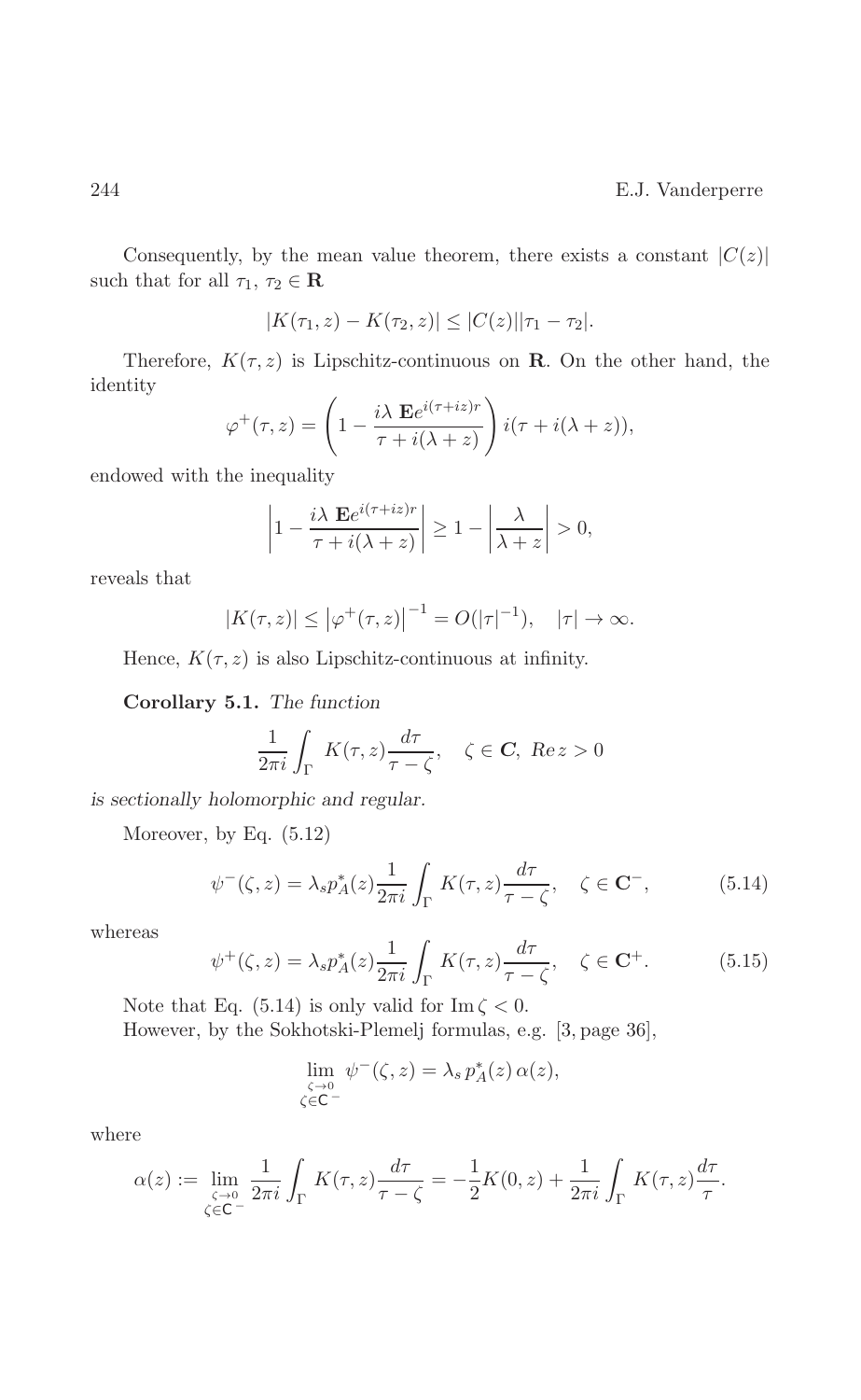### POINT AVAILABILITY OF A WARM STAND-BY SYSTEM

On the other hand, Eq.  $(5.13)$  entails that by continuity,

$$
\lim_{\substack{\zeta \to 0 \\ \zeta \in \mathbf{C}^-}} \psi^-(\zeta, z) = \psi^-(0, z) = p_B^*(z).
$$

Hence,

$$
p_B^*(z) = \lambda_s \, p_A^*(z) \alpha(z). \tag{5.16}
$$

In order to obtain a relationship between  $\psi_C^*(z)$  and  $p_A^*(z)$ , let

$$
\alpha(\lambda, z) := \frac{1}{2\pi i} \int_{\Gamma} K(\tau, z) \frac{d\tau}{\tau - i\lambda}.
$$

Substituting  $\zeta = i\lambda$  into Eq. (5.15) and taking the definitions of  $\phi^+(\zeta, z)$ and  $\varphi^+(\zeta, z)$  into account, yields the (required) additional equation

$$
(-\varphi^+(i\lambda,z)(1+\lambda_s\alpha(\lambda,z)) + \lambda_s - \lambda)p_A^*(z) = 1 + \lambda\psi_C^*(z)\mathbf{E}e^{-(\lambda+z)r}.\tag{5.17}
$$

The Laplace-transforms  $p_A^*(z)$ ,  $p_B^*(z)$ ,  $p_C^*(z)$  and  $p_D^*(z)$  are now completely determined by the Eqs.  $(5.7)$ ,  $(5.9)$ ,  $(5.10)$ ,  $(5.16)$  and  $(5.17)$ .

Finally, note that  $p_{D_s}^*(z)$  follows from the identity

$$
z \sum_{K} p_K^*(z) = 1.
$$

**Remarks 5.1.** Clearly, Property 5.1 also holds for *arbitrary* R and  $R_s$  with finite mean. In fact, the existence of moments does not depend on the canonical structure (Lebesgue decomposition) of the underlying probability distribution. For instance, the inequality

$$
\left|\frac{\partial}{\partial \tau} \mathbf{E} e^{i\tau r}\right| \leq \mathbf{E} r
$$

also holds for an *arbitrary R* with finite mean. The assumption of finite first moments for R and  $R_s$  is extremely mild. As a matter of fact, the current probability distribution of interest in Statistical Reliability Engineering, e.g. [2], [4] even have moments of *any* order.

Consequently, our initial assumption concerning the existence of repair time density functions is totally superfluous for the existence of  $p_K^*(z)$ .

We now focus on the inversion of  $p_A^*(z)$ .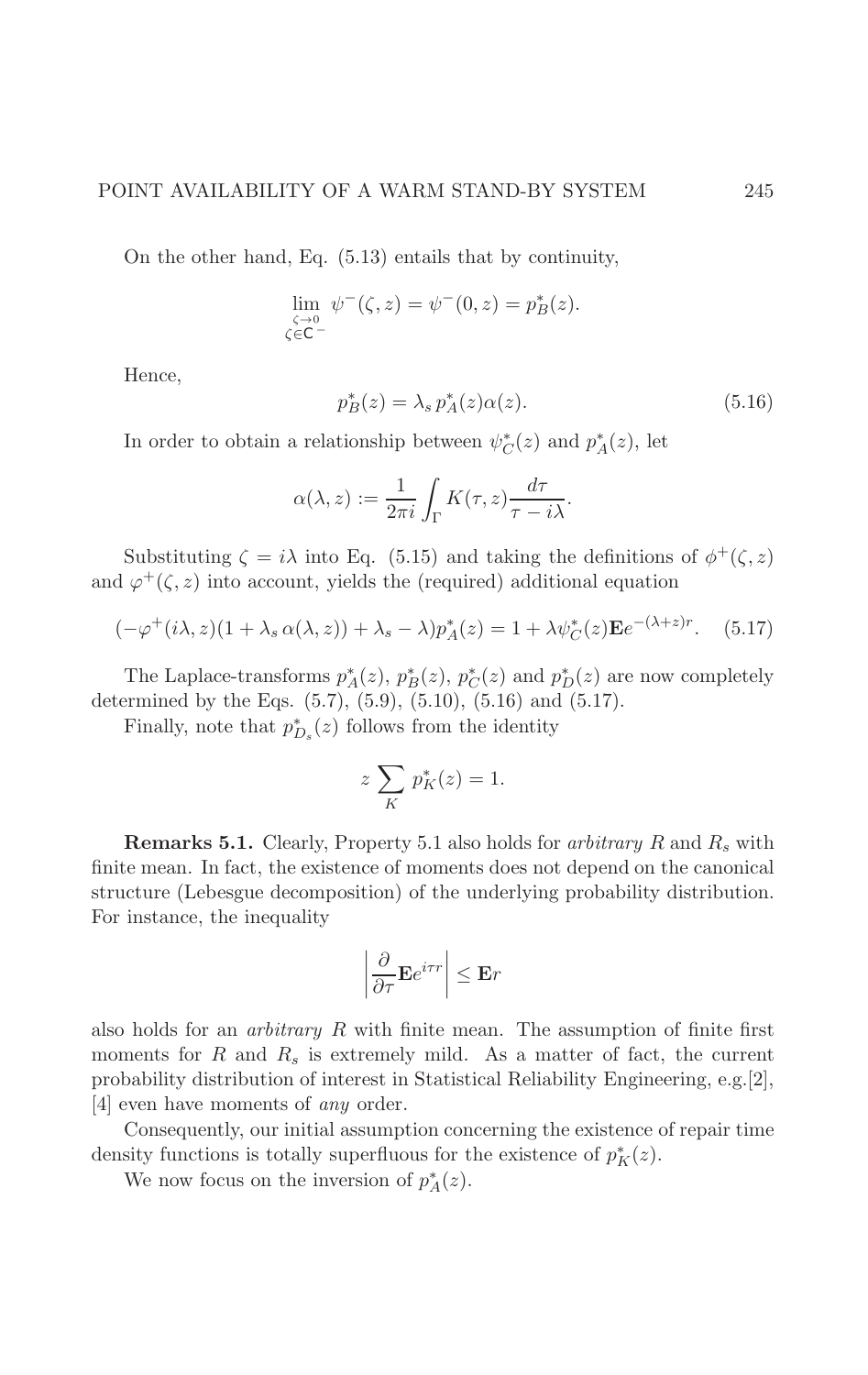#### 6. Numerical Example

In order to present our numerical example, we first recall the main properties of a positive random variable  $\rho$  with Erlang-K distribution

$$
\mathbf{P}\left\{\rho \le u\right\} \equiv E_{K,\theta}(u) := 1 - e^{-\theta u} \sum_{k=0}^{K-1} \frac{(\theta u)^k}{k!}, \quad K \ge 1, \ \theta > 0.
$$

This random variable has the following properties:

- $\rho$  has an increasing hazard rate on [0,  $\infty$ ), e.g. [2, page 423].
- $\rho$  is unimodal, i.e. the corresponding density function, denoted by  $E'_{K}(u)$ , has a single maximum.
- $E'_{K}(u)$  is strongly decreasing in a neighbourhood of infinity.
- $\rho$  has moments of any order and  $\mathbf{E}e^{-z\rho} = (\theta/\theta + z)^K$ . Consequently, the Erlang-K distribution has fairly interesting engineering applications. For instance,  $\rho$  is suitable to model repair times.

As an example, let  $R(\cdot) \equiv E_{1,\mu}(\cdot)$  and  $R_s(\cdot) \equiv E_{K,\mu_s}(\cdot)$ .

Observe that  $\mathbf{E}r = 1/\mu$  and that  $\mathbf{E}r_s = K/\mu_s$ .

It should be noted that the particular case  $R(\cdot) \equiv E_{1,\mu}(\cdot)$  allows to determine  $p_A^*(z)$  by a simplified procedure. Indeed, the Markov property of the exponential distribution implies that  $X_t \sim r$ . Hence

$$
\psi_C^*(z) = \int_0^\infty e^{-zt} \mathbf{E} \left( e^{-zr} \mathbf{1} \{ N_t = C \} \right) dt
$$

$$
= \mathbf{E} e^{-zr} \int_0^\infty e^{-zt} p_C(t) dt
$$

$$
= \frac{\mu}{\mu + z} p_C^*(z),
$$

whereas

$$
p_C^*(z,0) = \mu \ p_C^*(z).
$$

Hence, from Eqs.  $(5.1)$  and  $(5.10)$  we obtain the simplified equations

$$
(z + \lambda + \lambda_s) p_A^*(z) = p_B^*(z, 0) + \mu p_C^*(z) + 1,
$$
\n(6.1)

$$
(z + \lambda_s(1 - \mathbf{E}e^{-z r_s})) p_A^*(z) + (z + \lambda(1 - \frac{\mu}{\mu + z})) p_C^*(z) = 1.
$$
 (6.2)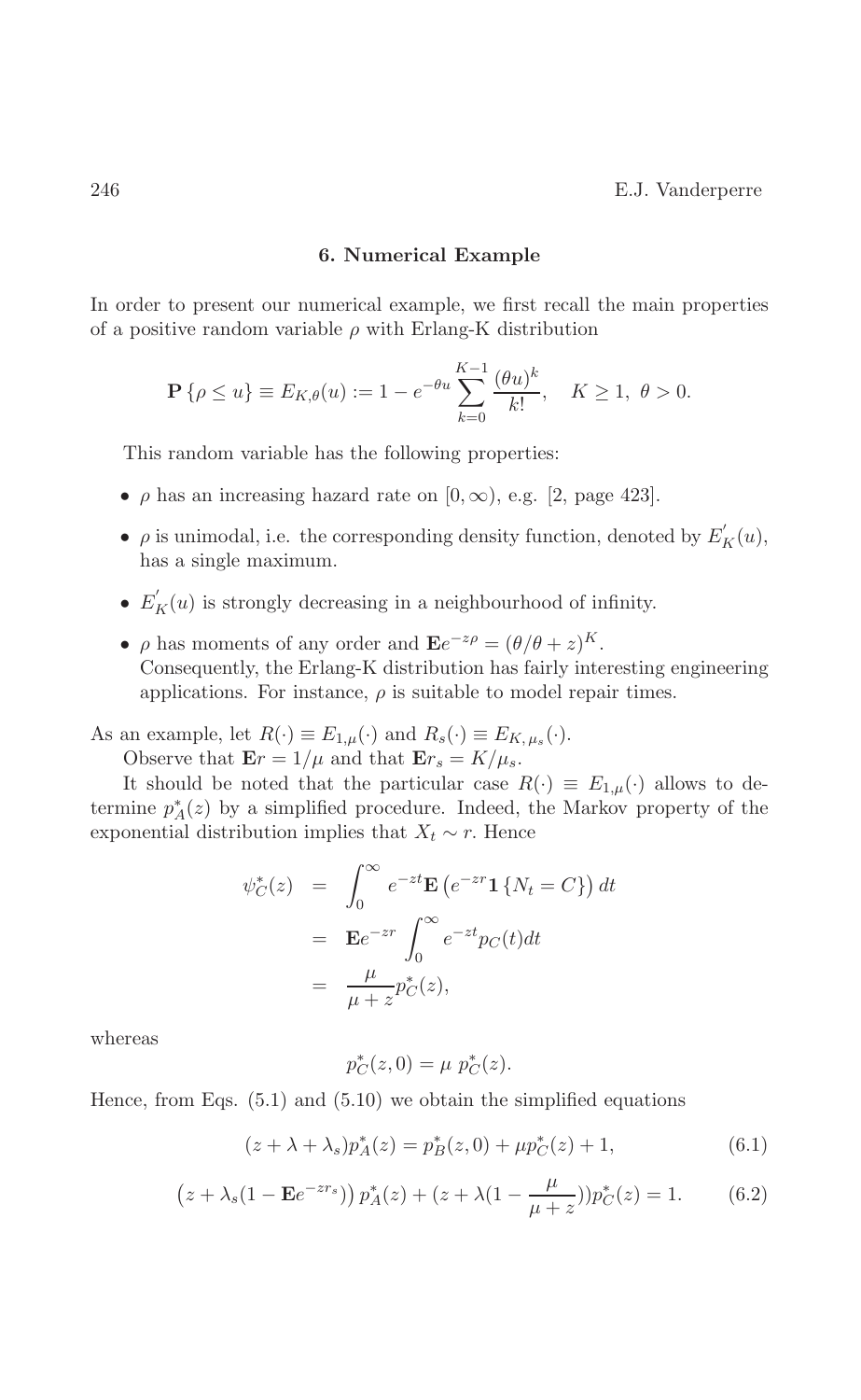Consequently, we only have to determine  $p_B^*(z,0)$ .

However, a Tauberian theorem for Fourier-transforms entails that

$$
p_B^*(z,0) = \lim_{\substack{|\omega| \to \infty \\ \pi < \arg \omega < 2\pi}} \left\{ i\omega \int_0^\infty e^{-zt} \mathbf{E} \left( e^{-i\omega Y_t} \mathbf{1} \left\{ N_t = B \right\} \right) dt \right\}
$$

We recall that for  $\omega \in \mathbb{C}^-$ ,

$$
\int_0^\infty e^{-zt} \mathbf{E}(e^{-i\omega Y_t} \mathbf{1} \{ N_t = B \}) dt = \lambda_s p_A^*(z) \frac{1}{2\pi i} \int_\Gamma K(\tau, z) \frac{d\tau}{\tau - \omega}
$$

Evaluating the particular Cauchy integral by the methods of residues, see [8] for a general methodology, yields for Im  $\omega \leq 0$ ,  $\omega \neq -iz$ ,

$$
\int_0^{\infty} e^{-zt} \mathbf{E} (e^{-i\omega Y_t} \mathbf{1} \{ N_t = B \}) dt
$$
  
=  $\lambda_s p_A^*(z) \left\{ \frac{i\omega - (\mu + z)}{(i\omega - z)(\lambda + \mu + z - i\omega)} \mathbf{E} e^{-i\omega r_s} + \frac{\mu}{(\lambda + \mu)(i\omega - z)} \mathbf{E} e^{-z r_s} + \frac{\lambda}{(\lambda + \mu)(i\omega - (\lambda + \mu + z))} \mathbf{E} e^{-(\lambda + \mu + z) r_s} \right\}.$ 

Note that the property

$$
\lim_{\substack{|\omega|\to\infty\\ \pi<\arg\omega<2\pi}} \mathbf{E}e^{-i\omega r_s} = 0,
$$

holds for an *arbitrary*  $r_s$ . Hence,

$$
p_B^*(z,0) = \lambda_s p_A^*(z) \frac{\mu \mathbf{E} e^{-z r_s} + \lambda \mathbf{E} e^{-(\lambda + \mu + z) r_s}}{\lambda + \mu}.
$$
 (6.3)

From Eqs.  $(6.1)$ ,  $(6.2)$  and  $(6.3)$ , we finally obtain

$$
p_A^*(z) = 1/T^*(z), \text{ Re } z > 0,
$$
\n(6.4)

where

$$
T^*(z) := z + \lambda + \lambda_s - \frac{\lambda \mu(\lambda + \mu + \lambda_s (\mathbf{E}e^{-z\mathbf{r}_s} - \mathbf{E}e^{-(\lambda + \mu + z)\mathbf{r}_s}))}{(\lambda + \mu)(\lambda(1 - \frac{\mu}{\mu + z}) + \mu + z)} - \frac{\lambda_s}{\lambda + \mu} (\mu \mathbf{E}e^{-z\mathbf{r}_s} + \lambda \mathbf{E}e^{-(\lambda + \mu + z)\mathbf{r}_s}).
$$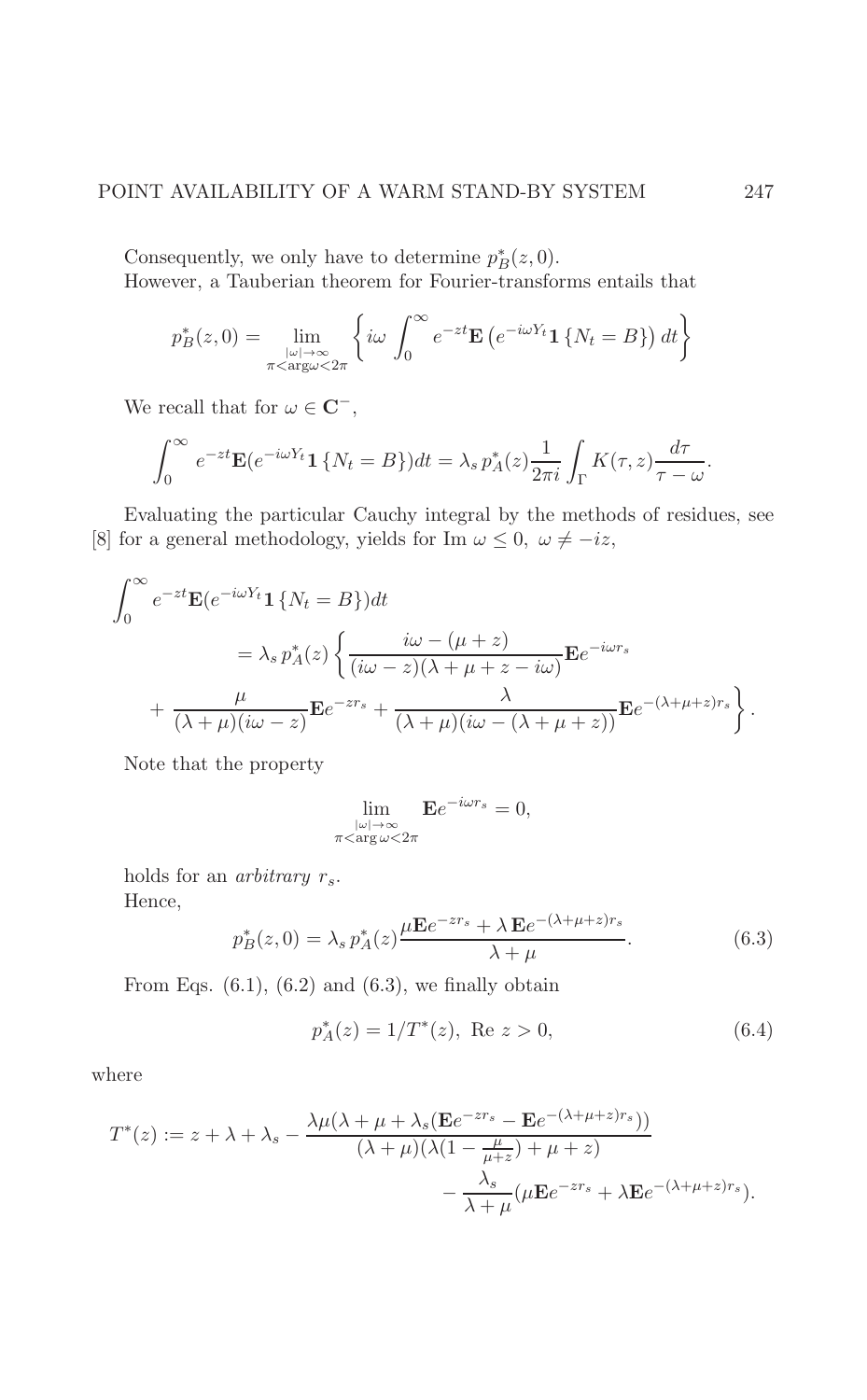As a numerical example, we take  $\lambda = 0.5$ ,  $\lambda_s = 0.1$ ,  $\mu = 2$ ,  $\mu_s = 1$ ,  $K = 2$ . Note that  $\mathbf{E}e^{-z r_s} = 1/(1+z)^2$ . Eq. (6.4) yields

$$
p_A^*(z) = N(z)/z
$$
  $D(z)$ , Re  $z > 0$ ,

where

$$
N(z) = 49 + 181.12 z + 263 z2 + 190.12 z3 + 71.75 z4 + 13.50 z5 + z6
$$

and

$$
D(z) = 74.76 + 248.62 z + 330.77 z2 + 222.07 z3 + 78.85 z4 + 14.10 z5 + z6.
$$

Clearly,  $p_A(t)$  is continuous on  $(0,\infty)$  and of bounded variation on  $[0,\infty)$ . Hence, by the inversion theorem,

$$
p_A(t) = \lim_{T \to \infty} \frac{1}{2\pi i} \int_{-iT+\delta}^{iT+\delta} e^{zt} \frac{N(z)}{D(z)} \frac{dz}{z}, \ \delta > 0, \ t > 0.
$$

Applying the residue theorem for Laplace-transforms, e.g.  $[1, \text{ page } 438,$ Theorem 16.39, sustained by *Mathematica*, reveals that

$$
p_A(t) = 0.6561 + 0.0013 e^{-3.29t} + 0.1502 e^{-1.40t}
$$
  
+  $e^{-1.05t}$  (0.1174 cos 0.2503 t + 0.0590 sin 0.2503 t)  
+  $e^{-3.61t}$  (0.0750 cos 0.1949 t + 0.0384 sin 0.1942 t).

Clearly,

$$
p_A(\infty) := \lim_{t \to \infty} p_A(t) = 0.6561.
$$

 $p_A(\infty)$  is called the long-run availability of the safe state. See [8] for further details.

Figure 1 shows the graph of  $p_A(t), t \in [0, 20]$ .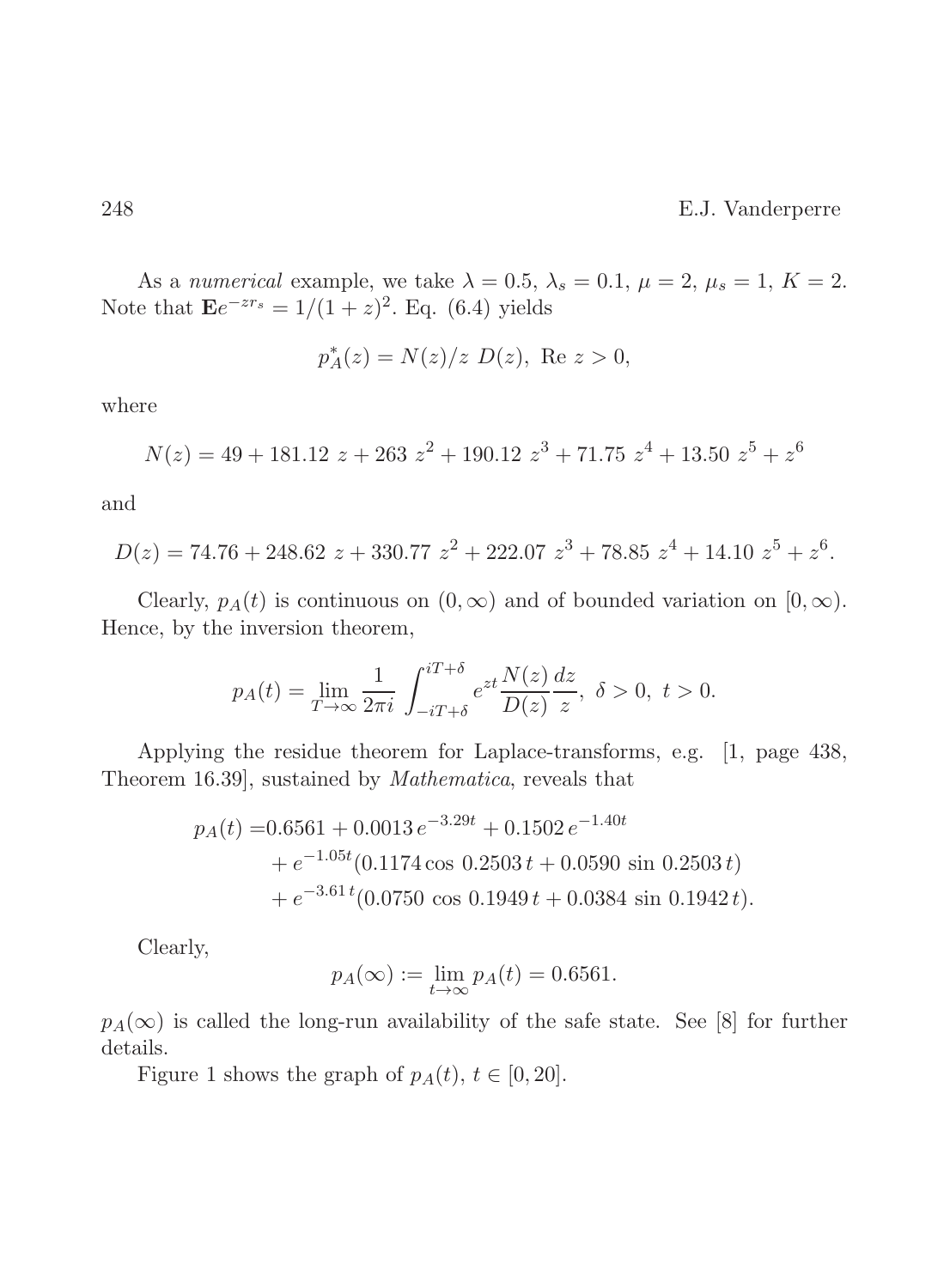

Figure 1: Point availability of the safe state

### References

- [1] T.M. Apostol, *Mathematical Analysis*, Addison-Wesley P.C., London  $(1994).$
- [2] A. Birolini, *Quality and Reliability of Technical systems*, Springer, Berlin  $(2006).$
- [3] F.D. Gakhov, *Boundary Value Problems*, Pergamon Press, Oxford (1996).
- [4] B. Gnedenko, I.A. Ushakov, *Probabilistic Reliability Engineering*, John Wiley & Sons, New York City  $(1995)$ .
- [5] M. Shaked, I.G. Shanthikumar, Reliability and Maintainability, In: Handbook in Operations Research and Management Science, 2 (Ed-s: D.P. Heyman, M.J. Sobel), North-Holland, Amsterdam (1990), 653-713.
- [6] J. Shao, L.R. Lamberson, Impact of BIT design parameters on systems RAM, Reliability Engineering and System Safety, 23 (1988), 219-246.
- [7] E.J. Vanderperre, V.S.S. Yadavalli, S.S. Makhanov, On Gaver's parallel system, South African Journal of Industrial Engineering, 15 (2004), 141-147.